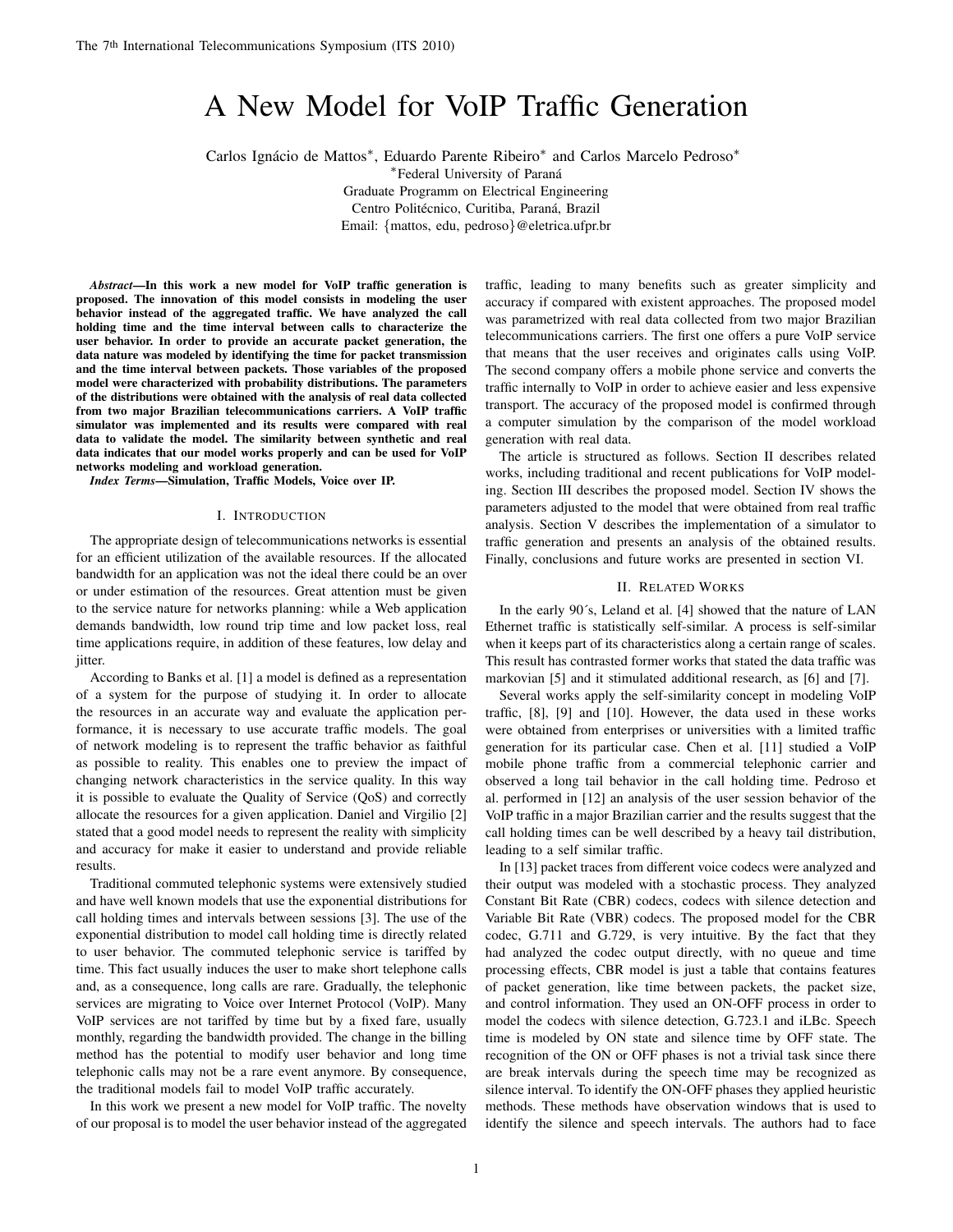two problems with this method: (a) avoid to misunderstand silence intervals with break intervals and (b) do not ignore a significant part of speech phase. GSM AMR and iSAC VBR codecs modeling was made under perfect network conditions. GSM AMR has a Voice Activity Detection (VAD), differently from G.723.1 or iLBC. It sends empty packets for synchronization and silence descriptor packets for background noise when there is silence. This noise creates a comfort sense for the VoIP user. Therefore, GSM AMR packet stream do not completely stops in the silence period and it is difficult to apply the ON-OFF model as suggested by [13]. iSAC sends packets with size varying from 21 bytes to 166 bytes. This behavior is a VBR traffic, however the silence and talk phase are still acknowledged. The authors used a memory Markov Chain (MMC) [14] to model the VBR codec traffic. They tested different MMC parameters until a good performance is achieved. For the iSAC codec, better results were obtained removing control traffic.

Our work made an analysis of VoIP traffic by decomposing the aggregated traffic according the individual user behavior. The resulting model will be used to implement a synthetic VoIP traffic generator. Our model is simpler than [13] because it uses probability distributions to model the performance metrics instead of detecting voice activity by windowing process or other heuristics methods. Also our paper complements a previous work [12] with a deeper analysis.

#### III. MODEL DESCRIPTION

The general idea of the proposed model for VoIP traffic characterization is based on the Scalable URL Reference Generator (SURGE) model [15], originally designed for Web servers modeling. SURGE model is different from others because it was developed based on the user behavior and the nature of the data. In VoIP scenario, we propose four variables that can be seen in figure 1:

- (i) Time Interval Between Calls (TIBC): Represents the time interval between successive calls.
- (ii) Call Holding Time (CHT): Describes the user call holding time.
- (iii) Time for Packet Transmission (TPT): It is the time spent to the packet transmission.
- (iv) Time Interval Between Packets (TIBP): It is the time interval between successive packets for an user session.



Fig. 1. Packet Traffic of Two Different Calls with the Identification of the Parameters that will be Estimated

The variables of the model will be characterized by probability distributions. The call holding time and the time interval between calls are variables at the session level. When the session is active,

packet generation starts according to the other two variables: time for packet transmission and time interval between packets. These variables represent the data nature and they are strongly related to the codec in use. We analyzed packet traces from telecommunications carriers to determine probability distributions that fit well with the empirical data and to find their parameters.

# *A. Data Set*

Data were collected from two telecommunications carriers. Carrier 1 offers a pure VoIP service and Carrier 2 offers a mobile phone service but internally converts the traffic to VoIP. On both carriers, data collection were carried out at the network backbone, which consists in a non congested Ethernet network in both cases. Packets belonging to the same session were identified based on the IP address (source and destination) and the sequence number from RTP protocol. The latter is necessary because the same user could have different destinations calls simultaneously, in a conference for example. In the following sections a detailed description of the data collection for each carrier is presented.

*1) Carrier 1:* The VoIP service offered by Carrier 1 uses SIP protocol (Session Initiation Protocol) [?] for signaling and RTP protocol (Real Time Protocol) [16] for data transport. The SIP protocol was designed to interact with other Internet protocols, initializing, modifying and ending sessions, independently of the media or application. When session begins, voice is coded/decoded by a codec and transmitted with RTP protocol. The codecs in use are ITU G.711 [17] and ITU G.729 [18]. G.729 is used by 93% of the sessions and the remaining sessions use G.711. G.711 has a sampling frequency of 8 kHz and 8 bits per sample resulting in a rate of 64 kbps. This codec guarantees a high quality for the coded voice and it is used frequently as a reference standard. G.729 codec tries to achieve a good voice quality with lower transmission rate. G.729 possible rates vary among 6.4 kbps, 8 kbps and 11.8 kbps, depending of the desired voice quality. Both codecs in use at this carrier are CBR (Constant Bit Rate).

The analyzed network had about 10000 users by the time of the data collection, in September 2007. In general terms, the access network is formed by ADSL (Asymmetric Digital Subscriber Line) links. The VoIP traffic generated by users is transported by a non congested Gigabit Ethernet network. In order to collect the data, Ethernet switch ports, that serves as backbone, were mirrored in a way that the total VoIP system traffic was captured using the open source protocol analyzer Wireshark [19]. Call holding time was calculated with the analysis of the time interval between INVITE and BYE messages. These are SIP messages that indicate the beginning and ending of a session. The time interval between calls consists in the time between two consecutive INVITE messages. Note that only the sessions ended in a graceful way, with a BYE message, were analyzed. The time for packet transmission and the time interval between packets were obtained with the RTP packets analysis.

*2) Carrier 2:* Carrier 2 is a major mobile phone carrier that uses VoIP to transport the calls originated in the mobile phones destined to other carriers. The traffic is transfered from one carrier to another via an interconnection gateway. The voice coding is made by AMR (Adaptive Multi-Rate) codec [20] and the resulted data are sent through media gateways with RTP protocol. The signaling is made by BICC (Bearer Independent Call Control) protocol [21]. BICC messages IAM (Initial Address Message) and RLC (Release Complete Message) are used to identify the beginning and ending of a VoIP call. Time interval between calls was identified as the time between two IAM messages and the call holding time as the time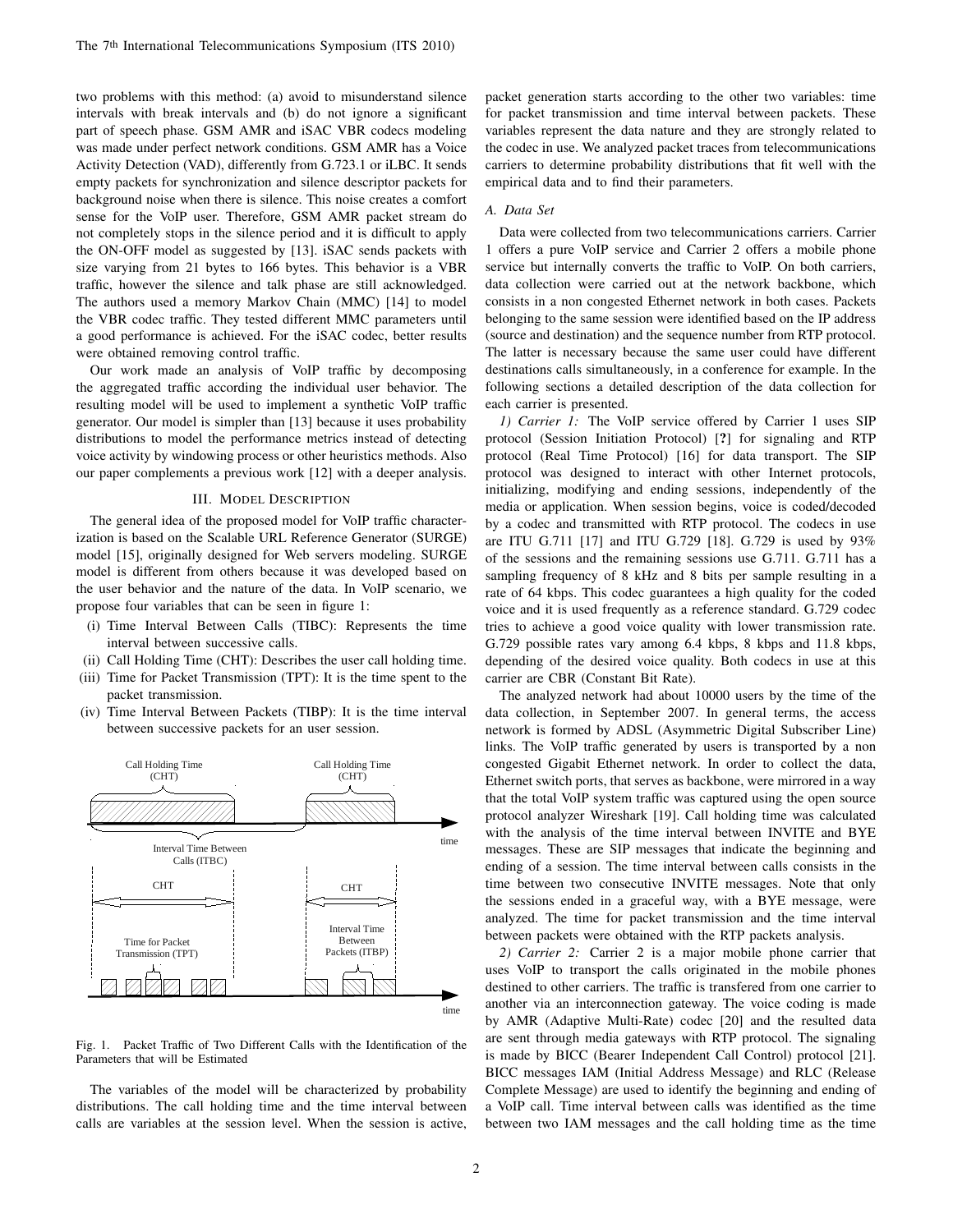between IAM and RLC messages. Carrier 2 has 80% of its clients with prepaid charging plans and remaining clients have postpaid plans. Data were obtained in two collections of eight hours done in weekdays in April 2009. The transport network is also a non congested Gigabit Ethernet.

# IV. MODEL VARIABLES CHARACTERIZATION

In this section, the probability distributions that characterizes each variable of the model and the good of fit tests results are shown. The methods used to verify the goodness of fit were Quantile-Quantile Plot (QQ-Plot) and Kolmogorov-Smirnov (KS) test. The QQ-Plot consists in plotting a distribution against another. When points gather on the 45° line it means a good adherence between both distributions. All statistic analysis in this work were made in the R statistic software [22].

## *A. Call Holding Time (CHT)*

*1) Carrier 1:* It was observed a heavy tail behavior which can be modeled by Pareto type 2 probability density function. Pareto distribution is a heavy tail distribution that foresees extreme events [6]. Pareto type 2 or Lomax distribution [23] was used because traditional Pareto distribution does not represent the reality by the fact that it does not generate values lower than scale parameter. Pareto type 2 can generate values lower than scale parameter keeping a heavy tail behavior, like traditional Pareto distribution. Equation 1 defines the Pareto type 2 cumulative distribution function.

$$
F(x) = 1 - (1 + \frac{x}{\beta})^{-\alpha}
$$
 (1)

Figure 2 illustrates the QQ-Plot results which confirms the adherence of empirical to theoretical data. Pareto shape and scale parameters,  $\alpha$  and  $\beta$ , were obtained with the use of the maximum likelihood method. The obtained results are 2.16 for  $\alpha$  and 63.43 for  $\beta$ . For values of  $\alpha \leq 1$ , the mean is not convergent and for  $1 < \alpha \leq 2$ , the mean converges but the variance does not [6]. The  $\alpha$ value obtained is near the variance non convergence region, leading to a significant variability of the data. The average time of CHT was 143.70s, while the standard deviation was 490.41s. For this reason, we applied the QQ-Plot to verify the adherence between empirical and theoretical distributions. Results are presented in figure 2. They indicate that Pareto type 2 distribution can characterize CHT properly.

*2) Carrier 2:* The analysis procedure in Carrier 2 data was similar to the previous carrier and the empirical data also showed a good adherence to Pareto type 2 distribution. Figure 3 presents graphically the adherence between the theoretical and empirical distributions using the QQ-Plot. The estimated values for the distribution parameters were:  $\alpha = 3.12$  e  $\beta = 39.17$ . This  $\alpha$  value indicates that the variability of the Carrier 2 CHT is lower than Carrier 1. In figure 3, because of a greater  $\alpha$  value, less points appear in the tail of the distribution.

#### *B. Time Interval Between Calls (TIBC)*

*1) Carrier 1:* Time interval between calls in telephony is usually described by an exponential distribution [3]. Kolmogorov-Smirnov test was done with the empirical data and the theoretical exponential distribution. The obtained *p* value was 0.84. For the adherence hypothesis rejection *p* value must be less than 0.05 [24]. Therefore, this result confirms the classical results. The exponential distribution is parametrized only by the TIBC average which it was 1.125 seconds. As illustrated in figure 1, TIBC represents the time between two calls arrivals that was identified by the time interval between SIP INVITE messages.





Fig. 2. Quantile-Quantile Plot of Random Pareto type 2 versus Measured CHT Values at Carrier 1



Fig. 3. Quantile-Quantile Plot of Random Pareto type 2 versus Measured CHT Values at Carrier 2

*2) Carrier 2:* The Carrier 2 data have also adhered to the exponential distribution, as expected. The Kolmogorov-Smirnov test resulted in a *p* value of 0.83 which confirms mathematically the good adherence. The TIBC observed was 0.506 seconds.

We also observed a fast decay of the auto-correlation function (ACF) for TIBC series confirming the independence of successive call arrivals, leading to a Poisson Process.

#### *C. Time for Packet Transmission (TPT)*

In order to characterize TPT it is necessary to identify the packet sizes and its occurrence frequency. It was observed that the packets sizes tends to remain constant for the entire session. Packet size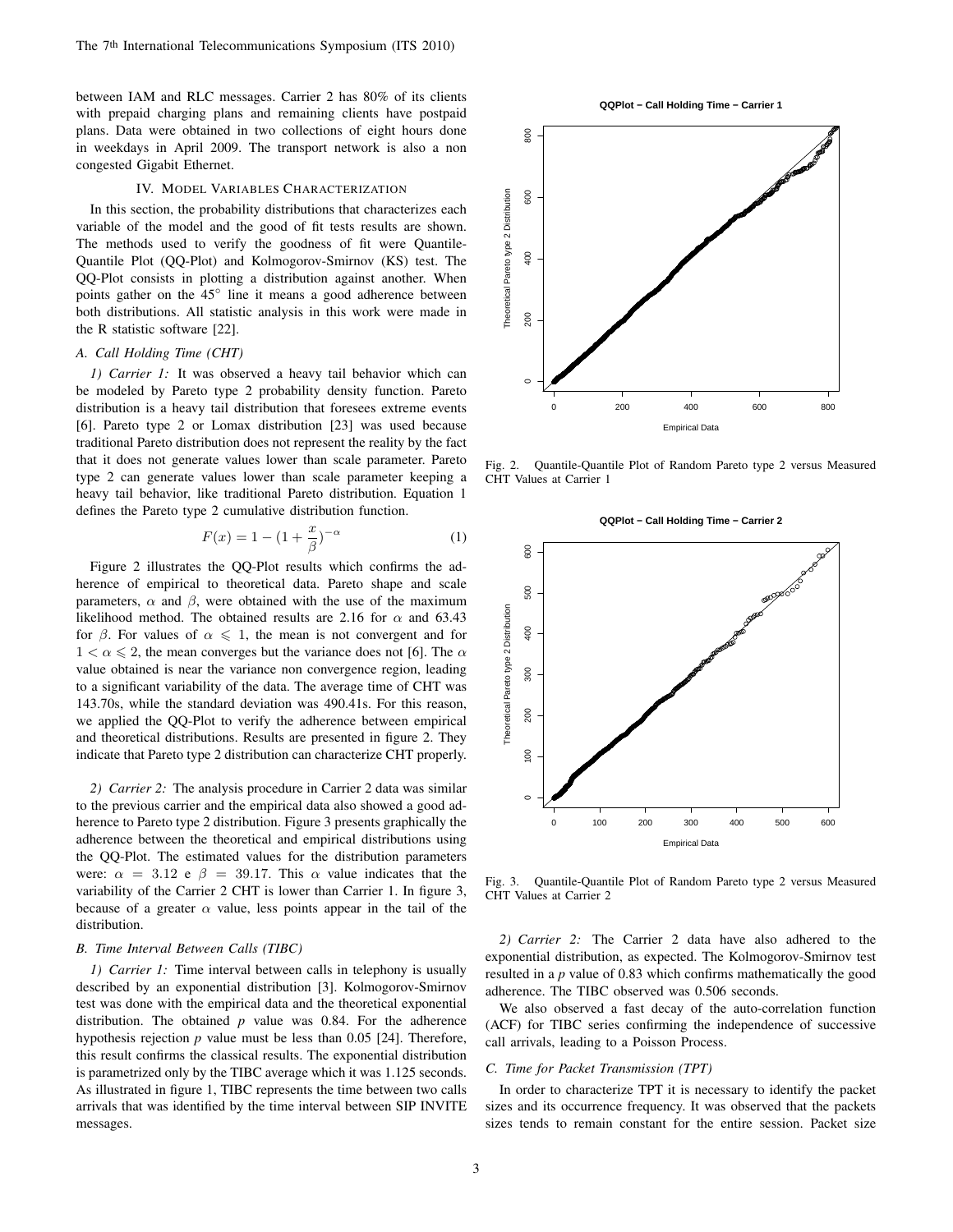is determined by the payload (coded voice) and the Ethernet, IP, UDP and RTP headers. The payload varies along the sessions but the headers have a fixed size of 70 bytes [25].

*1) Carrier 1:* Sessions initiated with G.711 codec have two typical packet sizes, 284 and 364 bytes. When a session starts, the codec chooses the packet size and this will remain until the end of the session. The number of initiated sessions with packet size of 284 bytes was almost the same of sessions with packet size of 364 bytes. The time for packet transmission is the packet size and link transmission rate ratio. The network bit rate is 1 Gbps resulting in TPT of  $2.27\mu s$  and  $2.91\mu s$ .

G.729 codec generates packets with sizes of 134, 144 and 154 bytes. Of the total number of sessions initiated with G.729, 3.77% were with 134 bytes, 71.70% with 144 bytes and 24.53% with 154 bytes. TPT time for each packet size are:  $1.07\mu s$ ,  $1.15\mu s$  and  $1.23\mu s$ .

*2) Carrier 2:* Carrier 2 uses AMR codec for voice coding. This codec generates packets with sizes of 137 bytes, 163 bytes and 172 bytes whose proportion in the sessions were 3%, 75% and 22% respectively. The used link rate has 1Gbps, thus the times for packet transmission are:  $1.10\mu s$ ,  $1.30\mu s$  and  $1.38\mu s$ .

#### *D. Time Interval Between Packets (TIBP)*

The codecs in use in both carriers are CBR. However, our model was designed to be applied to variable bit rate (VBR) codecs. As we collected the traffic at the network backbone, even the packets of CBR traffic sources show some variable delay caused by queue and machine processing, motivating the use of the proposed model. Additionally, the capacity of studding the impacts of the machine processing delay is an advantage of our model. In the following items the characterization of the TIBP is described.

*1) Carrier 1:* As the traffic sources are CBR, TIBP remains almost constant along the sessions but presents some variation. In order to model TIBP, we identified the TIBP average and used probability distributions to model the variation around the mean. For G.711 codec, TIBP averages are 20ms and 30ms for the packets of 284 bytes and 364 bytes respectively. For the G.729 codec the mean time intervals are 10ms, 20ms and 30ms for the packets of 134 bytes, 144 bytes and 154 bytes, in that order.

The analysis of the variation around the mean revealed different behaviors for the regions above and below the mean time. Those variations were modeled in a separate way. For the G.711 codec, it was observed one pattern for the mean time of 20ms and three patterns for the 30ms mean time. The G.729 codec traffic has produced five patterns whose mean interval is 20ms, two patterns for the 10ms interval and five patterns for 30ms interval. In [26], there is a table that shows all the identified variation patterns, the probability distributions and its parameters.

*2) Carrier 2:* Time interval between packets with RTP information was analyzed to determine TIBP. It was modeled with Pareto type 2 distribution with  $\alpha = 3.85$  and  $\beta = 37$ .

## V. SYNTHETIC VOIP TRAFFIC GENERATION

## *A. Simulator Description*

In order to test the quality of the proposed model, we implemented a discrete event system simulator for workload generation. The simulator was implemented in Java language to make it independent of the platform. The proposed model in section IV consists in finding the probability distributions that adheres to the data and the distributions parameters. Thus, it was necessary to implement in the simulator a random variable generator (RNG) according to the required probability distributions. Pareto type 2 and Exponential distributions were generated using Monte Carlo method and Gamma RNG was implemented using the acceptance-rejection method [1]. The Gaussian RNG was implemented with the Box-Müller method [27].

In the simulator it is possible to configure all the variables of the model and also the link bandwidth. The operating principle is as follows. The clients start in inactive condition and pass to CHT condition according with the exponential distribution. The time permanence in the CHT is described by Pareto type 2 distribution. While the client is active, the session generates packets according to TPT and TIBP models described previously. The simulator was parametrized according to Carrier 1 data in order to test the modeling result of a pure VoIP traffic.

#### *B. Simulation Results Analysis*

In order to evaluate the quality of the proposed model, the simulated traffic was compared with real data. For this comparison, aggregated traffic at scale of 100ms from two hours of traffic in the busiest network hour was considered. It is known that the time series representing aggregated traffic presents a slow decay of its autocorrelation function for self-similar traffic. In a previous work [12], it was showed that aggregated traffic of Carrier 1 presents long range dependence which can be seen in the slow decay of the autocorrelation function. Figure 4 shows the ACF for real and synthetic data. Note that both the curves are quite similar and exhibit a long range dependence.



Fig. 4. Auto Correlation of the Aggregated Traffic. Long range dependence can be observed for both curves indicating that synthetic traffic has similar feature of real traffic.

Another way to evaluate the presence of the long range dependence is through the Hurst parameter (H). For self-similar series with long range dependence,  $1/2 < H < 1$ . The closer to 1 is the Hurst parameter, higher is the degree of the self-similarity and long range dependence [6]. Hurst parameter was estimated by the Wavelet method. Real traffic aggregated at scale of 10ms presented a Hurst parameter of 0.626 and the aggregated synthetic traffic had  $H = 0.663$ at the same scale. This result denotes that both traffics present selfsimilar characteristics with long range dependence. The similarity of the curves in figure 4 and the Hurst parameter analysis indicates that synthetic data presents similar characteristics of real traffic and the proposed model properly characterizes the VoIP traffic.